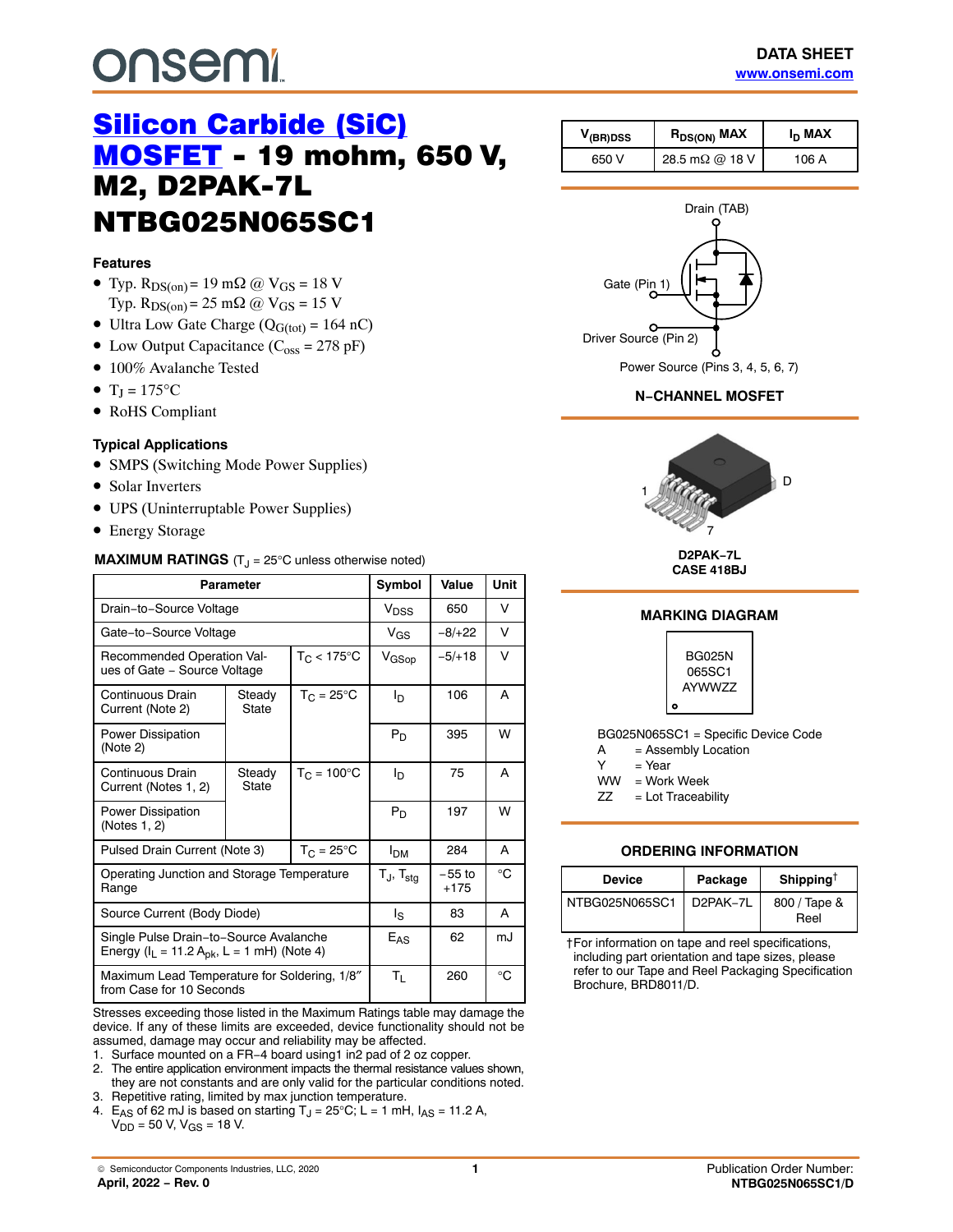#### **THERMAL CHARACTERISTICS**

| Parameter                                           | <b>Symbol</b>                             | Typ  | Max      | Units         |
|-----------------------------------------------------|-------------------------------------------|------|----------|---------------|
| Thermal Resistance Junction-to-Case (Note 2)        | $\mathsf{R}_{\theta\mathsf{J}\mathsf{C}}$ | 0.38 | $\equiv$ | °C/W          |
| Thermal Resistance Junction-to-Ambient (Notes 1, 2) | $H_{\theta}$ JA                           | -    | 40       | $\degree$ C/W |

#### **ELECTRICAL CHARACTERISTICS** (T<sub>J</sub> = 25°C unless otherwise stated)

| <b>Parameter</b>                                                    | Symbol                   | <b>Test Condition</b>                                                                                           |                                                        | Min  | Typ  | Max   | Unit      |
|---------------------------------------------------------------------|--------------------------|-----------------------------------------------------------------------------------------------------------------|--------------------------------------------------------|------|------|-------|-----------|
| <b>OFF CHARACTERISTICS</b>                                          |                          |                                                                                                                 |                                                        |      |      |       |           |
| Drain-to-Source Breakdown Voltage                                   | $V_{(BR)DSS}$            | $V_{GS} = 0 V, I_D = 1 mA$                                                                                      |                                                        | 650  |      |       | V         |
| Drain-to-Source Breakdown Voltage<br><b>Temperature Coefficient</b> | $V_{(BR)DSS}/T_J$        |                                                                                                                 | $I_D$ = 20 mA, refer to 25°C                           |      | 0.15 |       | V/C       |
| Zero Gate Voltage Drain Current                                     | $I_{\text{DSS}}$         | $V_{GS} = 0 V$                                                                                                  | $T_{\text{J}} = 25^{\circ} \text{C}$                   |      |      | 10    | μA        |
|                                                                     |                          | $V_{DS}$ = 650 V                                                                                                | $T_{\rm J}$ = 175°C                                    |      |      | 1.    | mA        |
| Gate-to-Source Leakage Current                                      | lgss                     |                                                                                                                 | $V_{GS}$ = +18/-5 V, $V_{DS}$ = 0 V                    |      |      | 250   | nA        |
| <b>ON CHARACTERISTICS</b>                                           |                          |                                                                                                                 |                                                        |      |      |       |           |
| Gate Threshold Voltage                                              | $V_{GS(TH)}$             |                                                                                                                 | $V_{GS} = V_{DS}$ , $I_D = 15.5$ mA                    | 1.8  | 2.8  | 4.3   | V         |
| Recommended Gate Voltage                                            | V <sub>GOP</sub>         |                                                                                                                 |                                                        | $-5$ |      | $+18$ | $\vee$    |
| Drain-to-Source On Resistance                                       | $R_{DS(on)}$             |                                                                                                                 | $V_{GS}$ = 15 V, $I_D$ = 45 A, T <sub>J</sub> = 25°C   |      | 25   |       | $m\Omega$ |
|                                                                     |                          |                                                                                                                 | $V_{GS}$ = 18 V, $I_D$ = 45 A, T <sub>J</sub> = 25 °C  |      | 19   | 28.5  |           |
|                                                                     |                          |                                                                                                                 | $V_{GS}$ = 18 V, $I_D$ = 45 A, T <sub>J</sub> = 175 °C |      | 24   |       |           |
| <b>Forward Transconductance</b>                                     | 9 <sub>FS</sub>          | $V_{DS}$ = 10 V, $I_D$ = 45 A                                                                                   |                                                        |      | 27   |       | S         |
| <b>CHARGES, CAPACITANCES &amp; GATE RESISTANCE</b>                  |                          |                                                                                                                 |                                                        |      |      |       |           |
| Input Capacitance                                                   | C <sub>ISS</sub>         |                                                                                                                 | $V_{GS} = 0 V, f = 1 MHz,$<br>$V_{DS} = 325 V$         |      | 3480 |       | pF        |
| <b>Output Capacitance</b>                                           | C <sub>OSS</sub>         |                                                                                                                 |                                                        |      | 278  |       |           |
| Reverse Transfer Capacitance                                        | $C_{RSS}$                |                                                                                                                 |                                                        |      | 25   |       |           |
| <b>Total Gate Charge</b>                                            | Q <sub>G(TOT)</sub>      | $V_{GS} = -5/18$ V, $V_{DS} = 520$ V,<br>$I_D = 45$ A                                                           |                                                        |      | 164  |       | пC        |
| Gate-to-Source Charge                                               | $Q_{GS}$                 |                                                                                                                 |                                                        |      | 48   |       |           |
| Gate-to-Drain Charge                                                | Q <sub>GD</sub>          |                                                                                                                 |                                                        |      | 48   |       |           |
| Gate-Resistance                                                     | $R_G$                    |                                                                                                                 | $f = 1$ MHz                                            |      | 1.5  |       | Ω         |
| SWITCHING CHARACTERISTICS                                           |                          |                                                                                                                 |                                                        |      |      |       |           |
| Turn-On Delay Time                                                  | $t_{d(ON)}$              | $V_{GS}$ = -5/18 V, $V_{DS}$ = 400 V,<br>$I_D$ = 45 A, R <sub>G</sub> = 2.2 $\Omega$ ,<br><b>Inductive Load</b> |                                                        |      | 17   |       | ns        |
| <b>Rise Time</b>                                                    | $t_r$                    |                                                                                                                 |                                                        |      | 19   |       |           |
| Turn-Off Delay Time                                                 | $t_{d(OFF)}$             |                                                                                                                 |                                                        |      | 32   |       |           |
| Fall Time                                                           | ţ                        |                                                                                                                 |                                                        |      | 8    |       |           |
| Turn-On Switching Loss                                              | $\mathsf{E}_\mathsf{ON}$ |                                                                                                                 |                                                        |      | 93   |       | μJ        |
| Turn-Off Switching Loss                                             | $E_{OFF}$                |                                                                                                                 |                                                        |      | 84   |       |           |

#### **SOURCE−DRAIN DIODE CHARACTERISTICS**

| Continuous Source-Drain Diode Forward<br>Current      | <sup>I</sup> SD | $V_{GS} = -5 V$ , T <sub>J</sub> = 25 <sup>o</sup> C     |     | 83  |  |
|-------------------------------------------------------|-----------------|----------------------------------------------------------|-----|-----|--|
| Pulsed Source-Drain Diode Forward Current<br>(Note 3) | <b>I</b> SDM    | $V_{GS} = -5 V$ , T <sub>J</sub> = 25 <sup>o</sup> C     |     | 284 |  |
| Forward Diode Voltage                                 | V <sub>SD</sub> | $V_{GS}$ = -5 V, $I_{SD}$ = 45 A, T <sub>J</sub> = 25 °C | 4.7 |     |  |

Total Switching Loss **E**TOT **ETOT ETOT**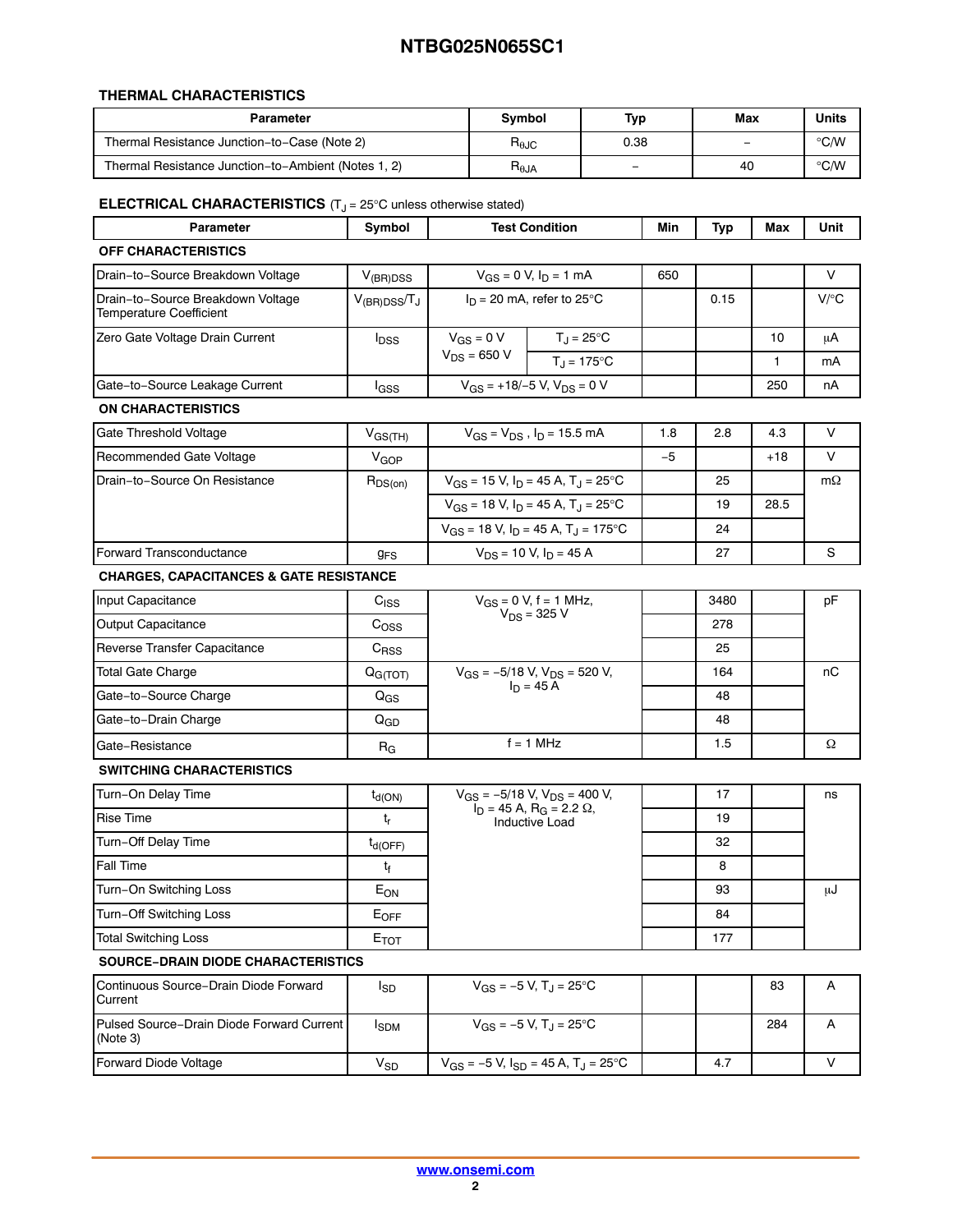#### **ELECTRICAL CHARACTERISTICS** (T<sub>J</sub> = 25°C unless otherwise stated)

| <b>Parameter</b>                          | Symbol           | <b>Test Condition</b>                | Min | Тур  | Max | Unit |  |  |
|-------------------------------------------|------------------|--------------------------------------|-----|------|-----|------|--|--|
| <b>SOURCE-DRAIN DIODE CHARACTERISTICS</b> |                  |                                      |     |      |     |      |  |  |
| Reverse Recovery Time                     | <sup>t</sup> RR  | $V_{GS} = -5/18$ V, $I_{SD} = 45$ A, |     | 25   |     | ns   |  |  |
| Reverse Recovery Charge                   | $Q_{RR}$         | $dl_S/dt = 1000 A/us$                |     | 171  |     | nC   |  |  |
| <b>Reverse Recovery Energy</b>            | E <sub>REC</sub> |                                      |     | 15.8 |     | μJ   |  |  |
| Peak Reverse Recovery Current             | <b>IRRM</b>      |                                      |     | 13.7 |     | A    |  |  |
| Charge time                               | Ta               |                                      |     | 14.9 |     | ns   |  |  |
| Discharge time                            | Tb               |                                      |     | 10.6 |     | ns   |  |  |

Product parametric performance is indicated in the Electrical Characteristics for the listed test conditions, unless otherwise noted. Product performance may not be indicated by the Electrical Characteristics if operated under different conditions.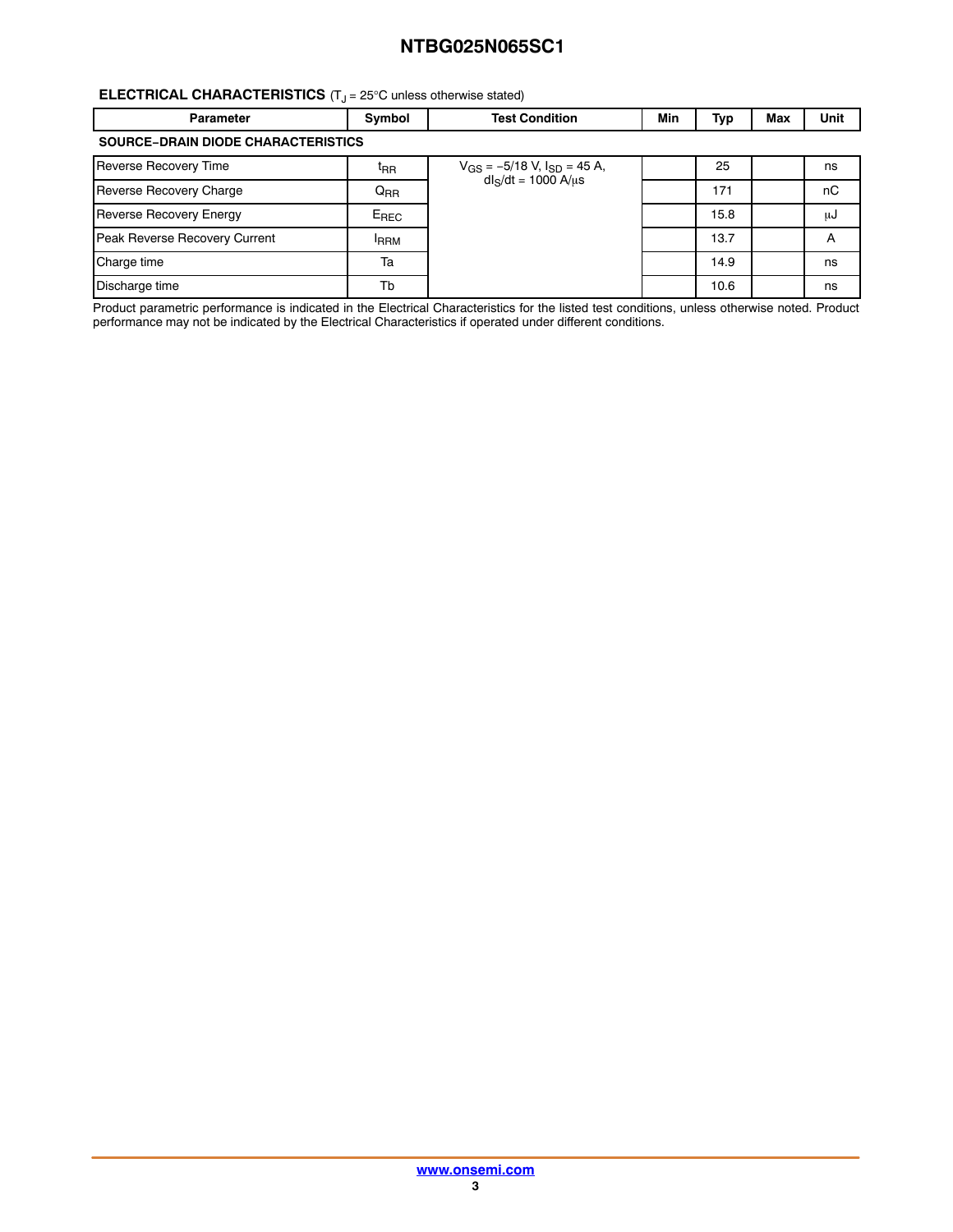#### **TYPICAL CHARACTERISTICS**

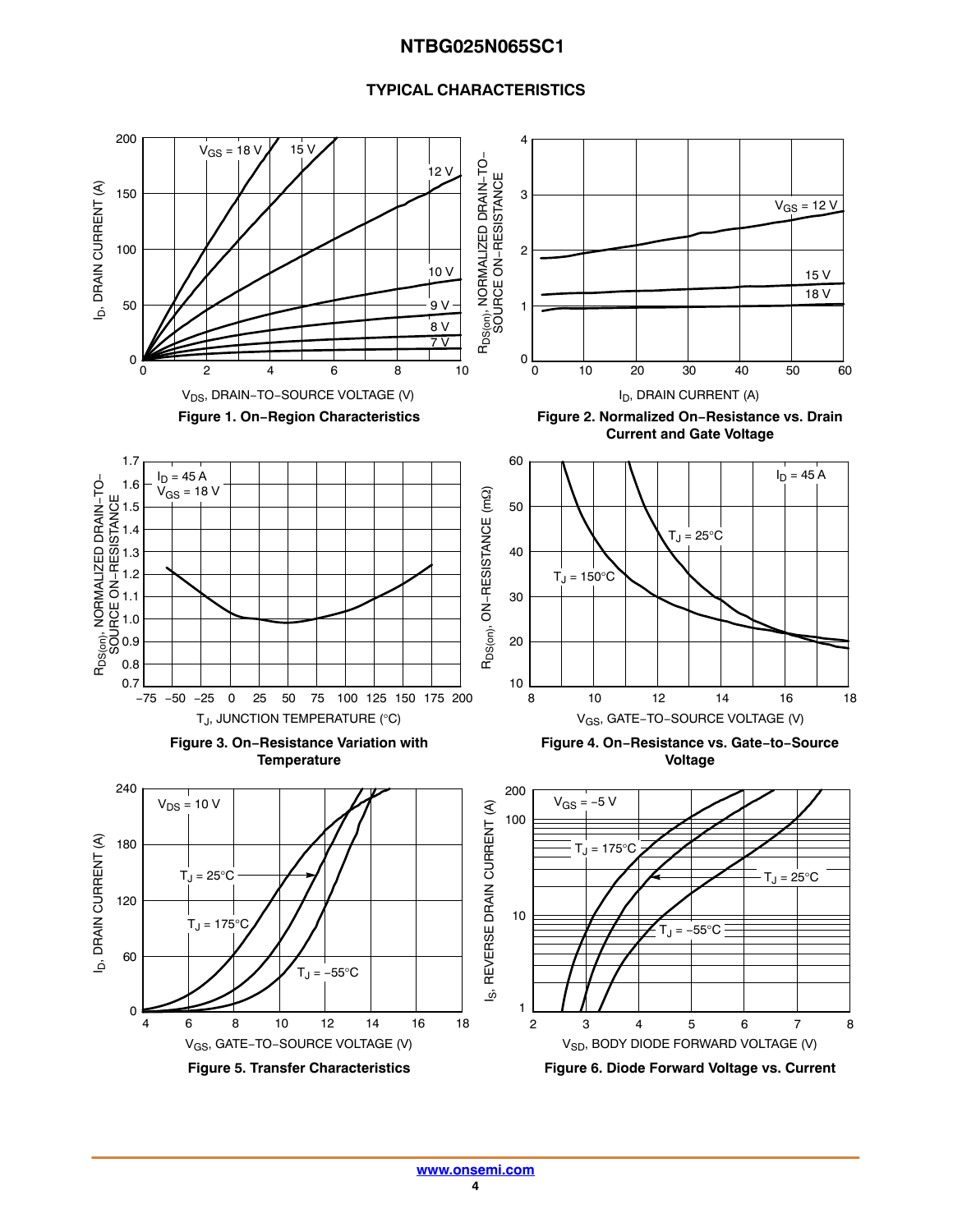#### **TYPICAL CHARACTERISTICS**

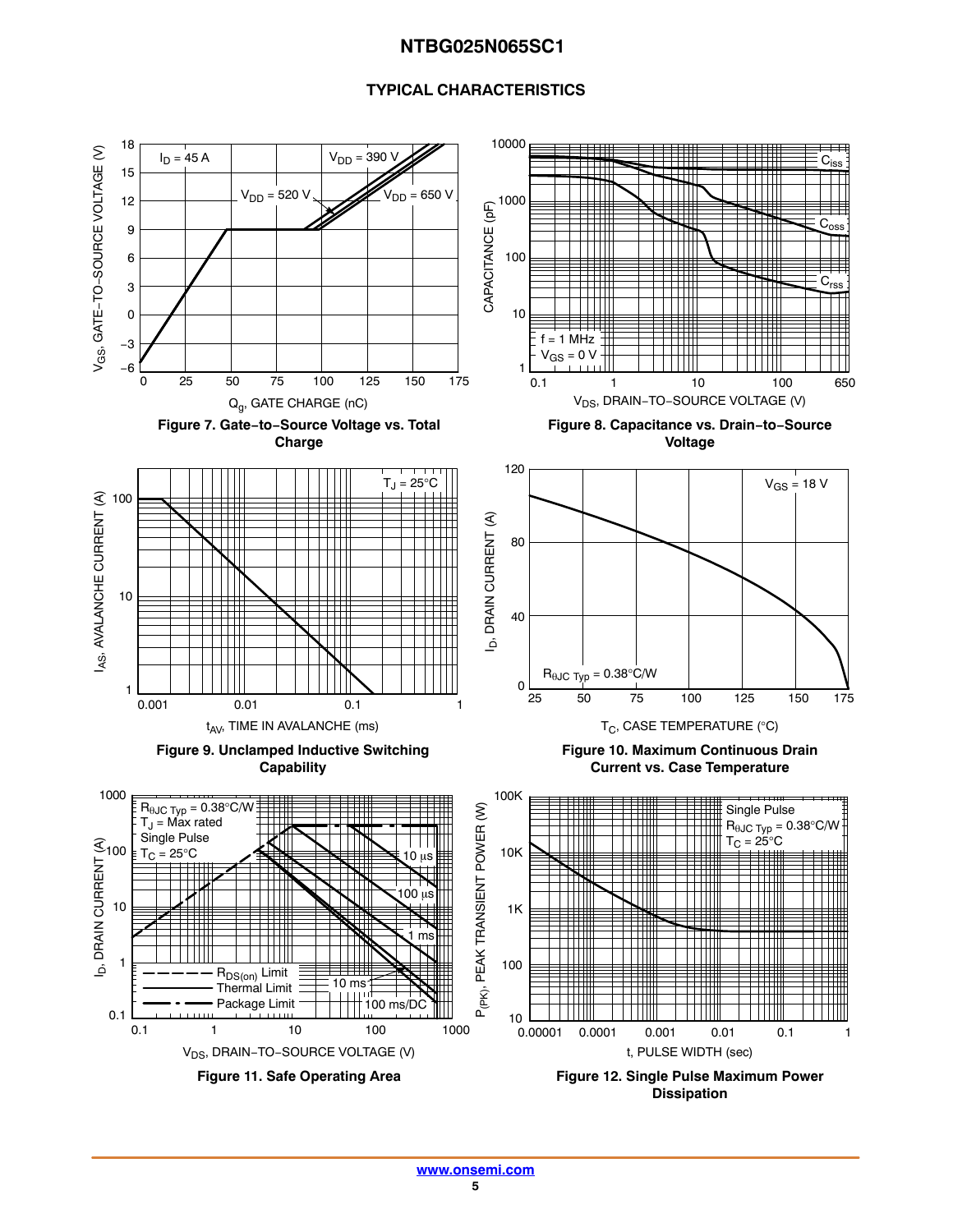#### **TYPICAL CHARACTERISTICS**



**Figure 13. Junction−to−Case Transient Thermal Response**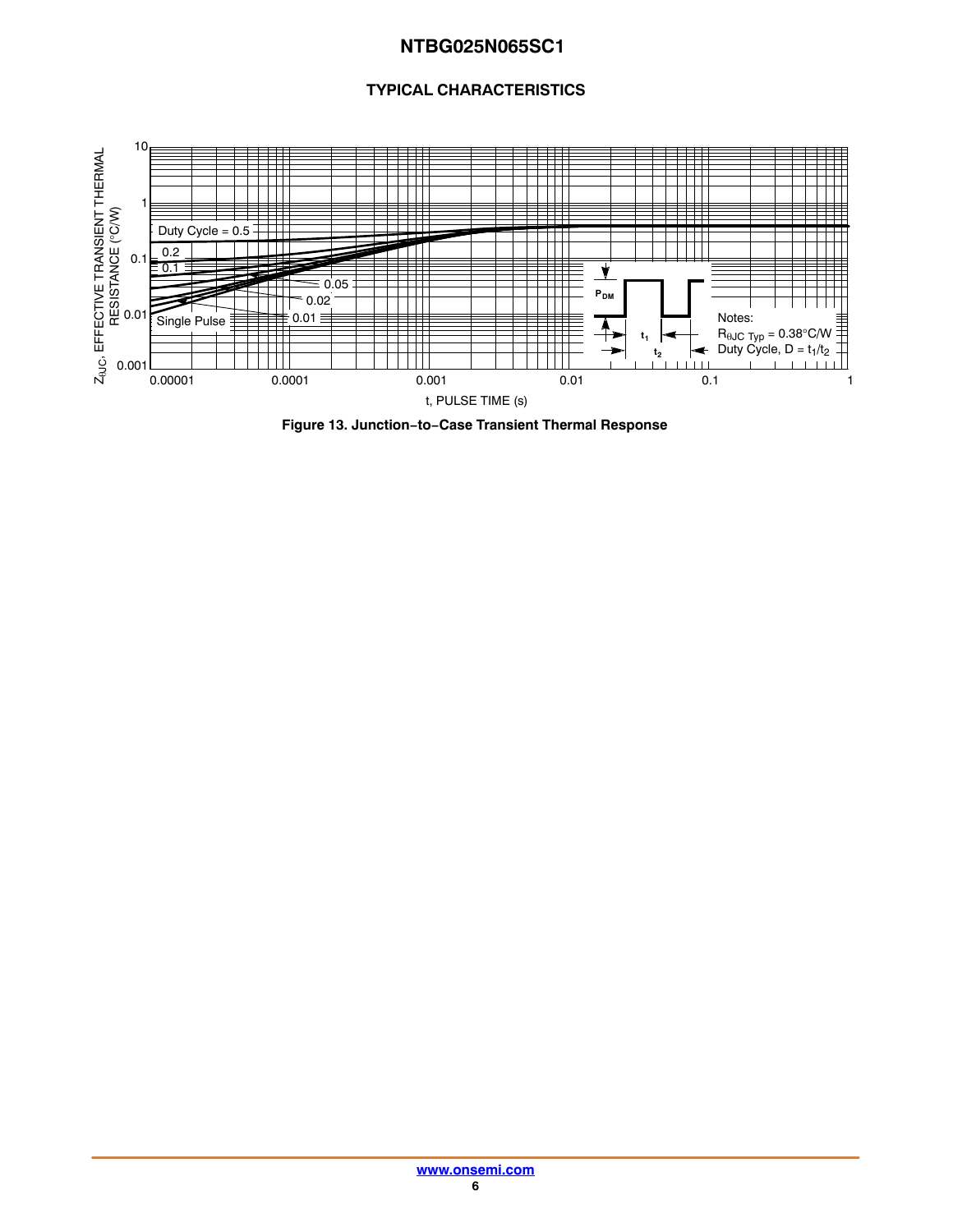#### **PACKAGE DIMENSIONS**

**D2PAK7 (TO−263−7L HV)** CASE 418BJ ISSUE B





10.50

**LAND PATTERN RECOMMENDATION** 





NOTES:

- A. PACKAGE CONFORMS TO JEDEC TO-263<br>VARIATION CB EXCEPT WHERE NOTED.<br>B. ALL DIMENSIONS ARE IN MILLIMETERS.
	-
- $\frac{\mathcal{L}}{\mathsf{D}}$  $\begin{tabular}{ c | c} $\bigcirc$ & OUT OF JEDEC STANDARD VALUE. \hline D. DIMENSION AND TOLERANCE AS PER ASME Y14.5-2009. \hline \end{tabular} \label{tab:2} \begin{tabular}{ c } {\bf E. DIMENSION S ARE EXCLUSIVE OF BURRS, MOLD FLASH AND THE BAR PROTRUSIONS. \hline \end{tabular}$ 
	-

|                | <b>MILLIMETERS</b> |            |            |  |  |  |
|----------------|--------------------|------------|------------|--|--|--|
| <b>DIM</b>     | <b>MIN</b>         | <b>NOM</b> | <b>MAX</b> |  |  |  |
| A              | 4.30               | 4.50       | 4.70       |  |  |  |
| A <sub>1</sub> | 0.00               | 0.10       | 0.20       |  |  |  |
| b2             | 0.60               | 0.70       | 0.80       |  |  |  |
| b              | 0.51               | 0.60       | 0.70       |  |  |  |
| Ć              | 0.40               | 0.50       | 0.60       |  |  |  |
| c2             | 1.20               | 1.30       | 1.40       |  |  |  |
| D              | 9.00               | 9.20       | 9.40       |  |  |  |
| D1             | 6.15               | 6.80       | 7.15       |  |  |  |
| E              | 9.70               | 9.90       | 10.20      |  |  |  |
| E1             | 7.15               | 7.65       | 8.15       |  |  |  |
| e              |                    | 1.27       |            |  |  |  |
| н              | 15.10              | 15.40      | 15.70      |  |  |  |
| L              | 2.44               | 2.64       | 2.84       |  |  |  |
| L <sub>1</sub> | 1.00               | 1.20       | 1.40       |  |  |  |
| L <sub>3</sub> |                    | 0.25       | ~          |  |  |  |
| aaa            |                    | 0.25       |            |  |  |  |